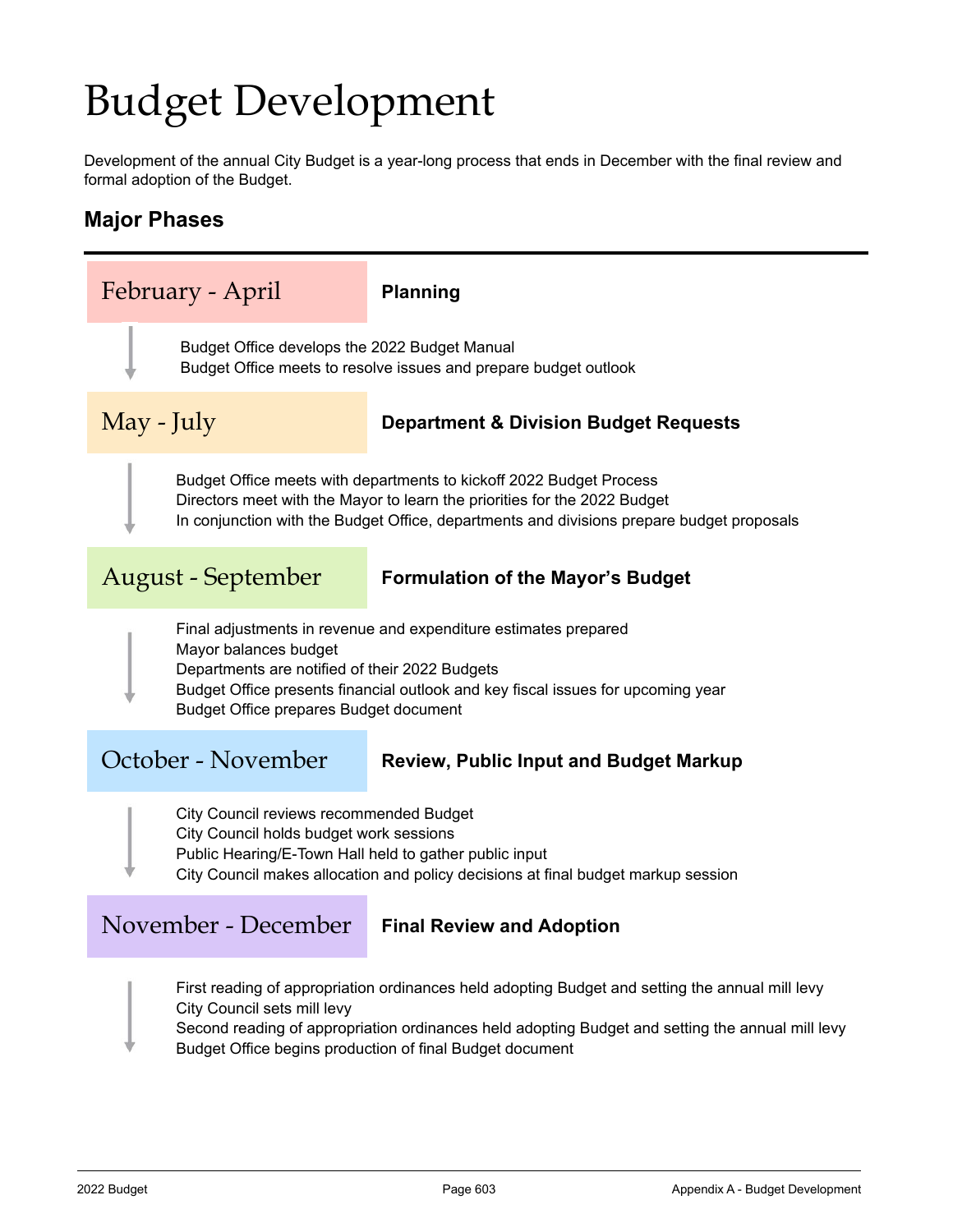## **2022 Budget Calendar**

|                  | <b>2022 BUDGET CALENDAR</b>                                                                                                                                                         |  |  |  |  |
|------------------|-------------------------------------------------------------------------------------------------------------------------------------------------------------------------------------|--|--|--|--|
| <b>DATE</b>      | <b>DESCRIPTION</b>                                                                                                                                                                  |  |  |  |  |
| <b>MARCH</b>     |                                                                                                                                                                                     |  |  |  |  |
| March 1-31       | Finalize 2021 Budget Book                                                                                                                                                           |  |  |  |  |
| March 1-31       | Plan for 2022 Budget Calendar/Process                                                                                                                                               |  |  |  |  |
| <b>APRIL</b>     |                                                                                                                                                                                     |  |  |  |  |
| April 1-30       | Migration of SharePoint data collection site and prepare training for departments                                                                                                   |  |  |  |  |
| April 15         | 2022 Capital Improvement Program (CIP) prioritization committee kickoff                                                                                                             |  |  |  |  |
| April 23         | 2022 Budget Kickoff Meeting Option #1 - with all departments                                                                                                                        |  |  |  |  |
| <b>MAY</b>       |                                                                                                                                                                                     |  |  |  |  |
| May 1-14         | Run position reports - coordinate with departments on any discrepancies                                                                                                             |  |  |  |  |
| May 18           | 2022 Budget Kickoff Meeting Option #2 - with all departments                                                                                                                        |  |  |  |  |
| May 26           | 2022 Capital Improvement Program (CIP) prioritization committee check-in                                                                                                            |  |  |  |  |
| May 31           | Budget Office - Open Budget SharePoint for department budget input                                                                                                                  |  |  |  |  |
| <b>JUNE</b>      |                                                                                                                                                                                     |  |  |  |  |
| <b>June 1-30</b> | Departments prepare 2022 budget requests not currently funded                                                                                                                       |  |  |  |  |
| <b>June 1-30</b> | Budget Office - 2022 revenue projections                                                                                                                                            |  |  |  |  |
| June 1-30        | <b>Budget Office:</b><br>- Reconcile position changes for current actual positions<br>- Wage and benefit changes<br>- Contract changes                                              |  |  |  |  |
| June 23          | CIP Prioritization Committee project presentations by departments                                                                                                                   |  |  |  |  |
| June 29          | 2022 Budget Process Kick Off with Department Directors/Managers:<br>- Mayor priorities for 2022<br>- Budget Outlook (revenue, unavoidable expenses)<br>- Timeline<br>- Expectations |  |  |  |  |
| <b>JULY</b>      |                                                                                                                                                                                     |  |  |  |  |
| <b>July 1-31</b> | Departments make changes to 2022 Operating Budget in SharePoint                                                                                                                     |  |  |  |  |
| July 7           | Data entry for unfunded budget needs and CIP/grants projects finalized in SharePoint                                                                                                |  |  |  |  |
| July 20          | Prioritization of Departmental budget items - all General Fund Departments                                                                                                          |  |  |  |  |
| July 22          | CIP Prioritization Committee - present results of scoring                                                                                                                           |  |  |  |  |
| <b>AUGUST</b>    |                                                                                                                                                                                     |  |  |  |  |
| August 2         | All remaining data entry by departments for the 2022 budget finalized in SharePoint                                                                                                 |  |  |  |  |
| August 2-31      | 2022 Budget balancing                                                                                                                                                               |  |  |  |  |
| August 1-31      | Prepare tables for Strategic Plan Initiatives and Performance Measures for Budget<br>Narratives                                                                                     |  |  |  |  |
| August 27        | Meeting with City Council Budget Committee to preview budget balancing                                                                                                              |  |  |  |  |
| <b>SEPTEMBER</b> |                                                                                                                                                                                     |  |  |  |  |
| September 3      | SIMD budgets submitted by Parks, Recreation, and Cultural Services                                                                                                                  |  |  |  |  |
| September 17     | 2022 Budget preview with Directors, Managers and Analysts                                                                                                                           |  |  |  |  |
| September 1-30   | Budget Office prepares preliminary document                                                                                                                                         |  |  |  |  |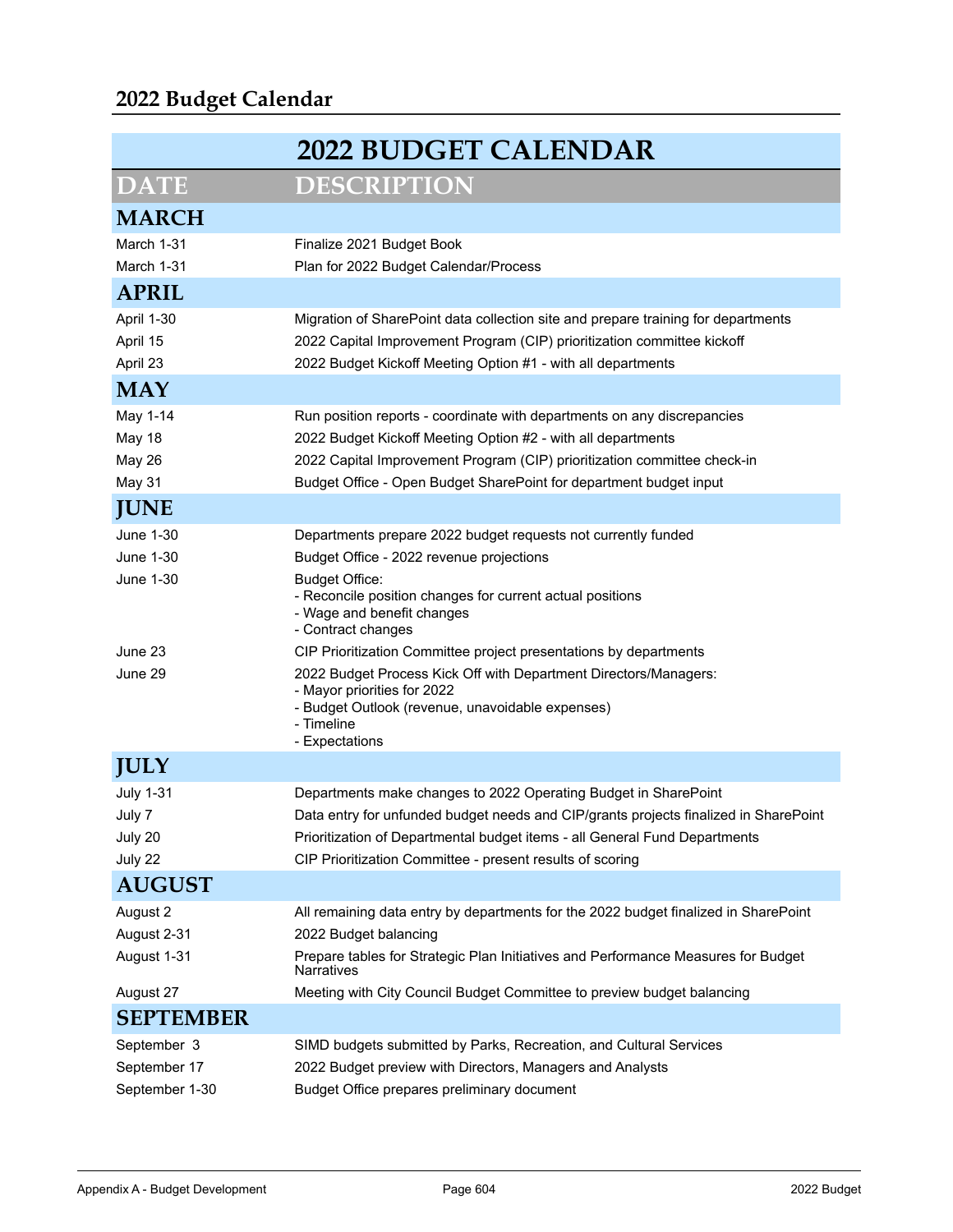## **2022 Budget Calendar**

|                                            | <b>2022 BUDGET CALENDAR</b>                                                                                                                                                                                                           |  |  |  |  |  |  |
|--------------------------------------------|---------------------------------------------------------------------------------------------------------------------------------------------------------------------------------------------------------------------------------------|--|--|--|--|--|--|
| <b>DATE</b>                                | <b>DESCRIPTION</b>                                                                                                                                                                                                                    |  |  |  |  |  |  |
| <b>OCTOBER</b>                             |                                                                                                                                                                                                                                       |  |  |  |  |  |  |
| October 4                                  | Mayor distributes 2022 Budget                                                                                                                                                                                                         |  |  |  |  |  |  |
| October 6 & 14                             | City Council Budget Committee - Review of 2022 Budget document                                                                                                                                                                        |  |  |  |  |  |  |
| October 18                                 | City Council 2022 Budget Work Session                                                                                                                                                                                                 |  |  |  |  |  |  |
| October 25                                 | Formal Public Hearing on 2022 Budget                                                                                                                                                                                                  |  |  |  |  |  |  |
| October 25                                 | City Council Work Session - Introduction of the Resolutions for the 2021 Mill Levy<br>certifications and budget appropriation for the General Improvement Districts (GIDs)                                                            |  |  |  |  |  |  |
| <b>NOVEMBER</b>                            |                                                                                                                                                                                                                                       |  |  |  |  |  |  |
| November 5                                 | City Council 2022 Budget Markup Session and introduction of Ordinance for the 2021<br>Mill Levy and Ordinance adopting the 2022 Salary Schedule for Civilian and Sworn<br>Employees                                                   |  |  |  |  |  |  |
| November 8                                 | City Council Work Session - Review of the Ordinance for the 2021 Mill Levy and<br>Introduction of the Resolutions for 2021 Mill Levy Certifications for the SIMDs                                                                     |  |  |  |  |  |  |
| November 9                                 | City Council Regular Meeting - 1st reading of the 2021 Mill Levy and 1st reading for the<br>2021 Mill Levy certification and budget appropriation for the General Improvement<br>Districts (GIDs)                                     |  |  |  |  |  |  |
| November 22                                | City Council Work Session - Budget Ordinance and 2022 Salary Schedule for Review                                                                                                                                                      |  |  |  |  |  |  |
| November 23                                | City Council Regular Meeting - 1st reading of the 2022 Salary Schedule and the 2022<br>Budget Appropriation Ordinance; 2nd reading of 2021 Mill Levy certification; 1st reading<br>of the 2021 Mill Levy certifications for the SIMDs |  |  |  |  |  |  |
| <b>DECEMBER</b>                            |                                                                                                                                                                                                                                       |  |  |  |  |  |  |
| December 14                                | City Council Regular Meeting - 2nd reading of the 2022 Salary Schedule and 2022<br>Budget Appropriation Ordinance; 2022 City Budget officially adopted                                                                                |  |  |  |  |  |  |
| December 15-16                             | Deadline to provide Budget Ordinance to Mayor (within 48 hours of 2nd Reading)                                                                                                                                                        |  |  |  |  |  |  |
| December 15                                | Deadline for certifying mill levy to County (CRS §39-5-128) and adopting budget (CRS<br>§29-1-108)                                                                                                                                    |  |  |  |  |  |  |
| 5 calendar days after<br>receipt or Dec 21 | City Charter deadline for Mayor's veto (within 5 calendar days of Mayor's receipt)                                                                                                                                                    |  |  |  |  |  |  |
| December 15-31                             | Budget Office starts preparing final budget document                                                                                                                                                                                  |  |  |  |  |  |  |
| December 31                                | Deadline for appropriating budget (CRS §29-1-108 and City Charter 7-50)                                                                                                                                                               |  |  |  |  |  |  |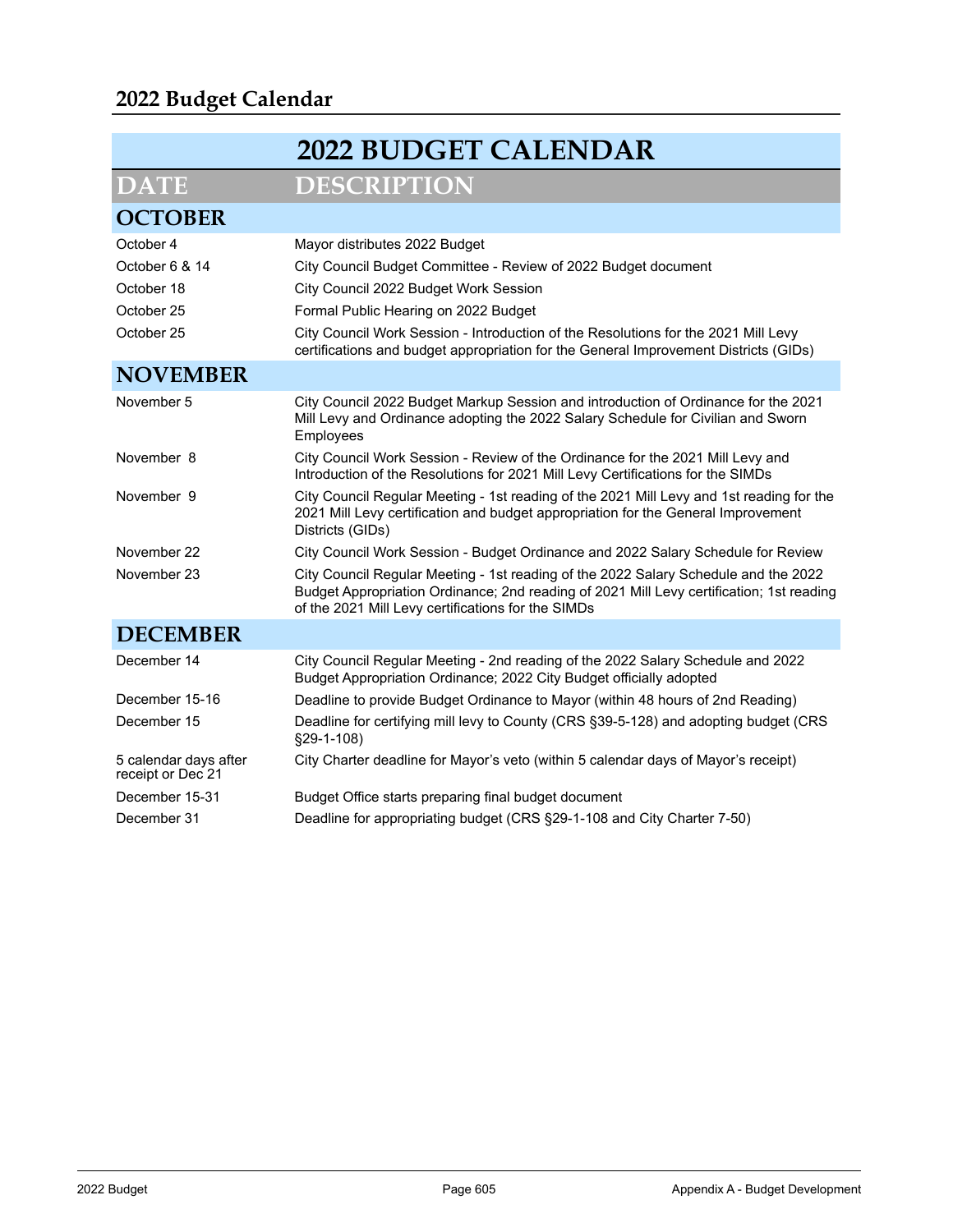# Equitable Budget Process

Embracing an equitable, diverse, and inclusive workforce fosters an environment where a variety of ideas and perspectives are derived, welcomed, and implemented; all for the betterment and growth of the City, as an organization and as a community.

As the City looks to be a leader in Equity, Diversity and Inclusion (EDI), we must embed EDI concepts across all departments and processes therein, from Human Resources to Economic Development to Facilities to Finance. The Equitable Budget Process (EBP) is designed to integrate equity into decision-making, including policies, practices, programs, guidelines, and the development of department budgets. Implementation of these concepts can help develop strategies and identify actions that reduce inequities and improve success for all people that the City of Colorado Springs serves.

**Equity** involves accommodating differences, and providing everyone with the same access to opportunities by removing systemic barriers. This involves providing access to data, information, jobs, education, tools, resources, rewards, etc.

There are many benefits to the City as an employer, City employees, and residents by having an Equitable Budget Process.

| <b>For Employees:</b> |                                                                                                              | <b>For Employers:</b> |                                                                                                                                                                                                                | <b>For Residents:</b> |                                                                      |  |  |  |  |
|-----------------------|--------------------------------------------------------------------------------------------------------------|-----------------------|----------------------------------------------------------------------------------------------------------------------------------------------------------------------------------------------------------------|-----------------------|----------------------------------------------------------------------|--|--|--|--|
| a.                    | Increases employee<br>satisfaction                                                                           | a.                    | Improves perception of the<br>City as a service organization                                                                                                                                                   |                       | a. Greater sense of<br>connection to the city                        |  |  |  |  |
| b.                    | Greater sense of<br>belonging                                                                                | b.                    | Attracts a diverse workforce<br>Addresses economic needs                                                                                                                                                       | b.                    | and services provided<br>Helps reduce and                            |  |  |  |  |
| d.                    | c. Normalizes concepts of<br>Equity, Diversity and<br>Inclusion<br>Working together<br>towards a common goal | d.<br>$e_{1}$         | that positively impacts the<br>entire community<br>Organizes staff to work<br>together towards<br>transformational change<br>Operationalizes practices,<br>policies and procedures that<br>are equity oriented | C.                    | eliminate disparities<br>Reduces barriers to<br>economic opportunity |  |  |  |  |

#### **Benefits of an Equitable Budget Process**

#### **Equitable Budget Process in Practice**

The Budget Process aims to ensure that Departments evaluate how projects, programs, plans, and proposals may improve equity in service delivery and community participation.

The Equitable Budget Process is flexible and is expected to evolve over time. The following considerations are a starting point and provide practical guidance and examples:

*Apply an Equity Lens to assess impact:* departmental budget decisions should consider potential economic benefits and burdens to the entire community, including areas that are traditionally under-resourced.

- a. Consider how your department's operating and capital budget could be aligned to advance equity in our community. (For example: Prioritize capital projects that expand opportunity and access for underresourced neighborhoods)
- b. Consider how budget reductions will impact traditionally under-resourced communities. What can be done to mitigate negative impacts? (For example: waiving or reducing fees for specific populations; pursuing grant funding for a critical community resource, etc.)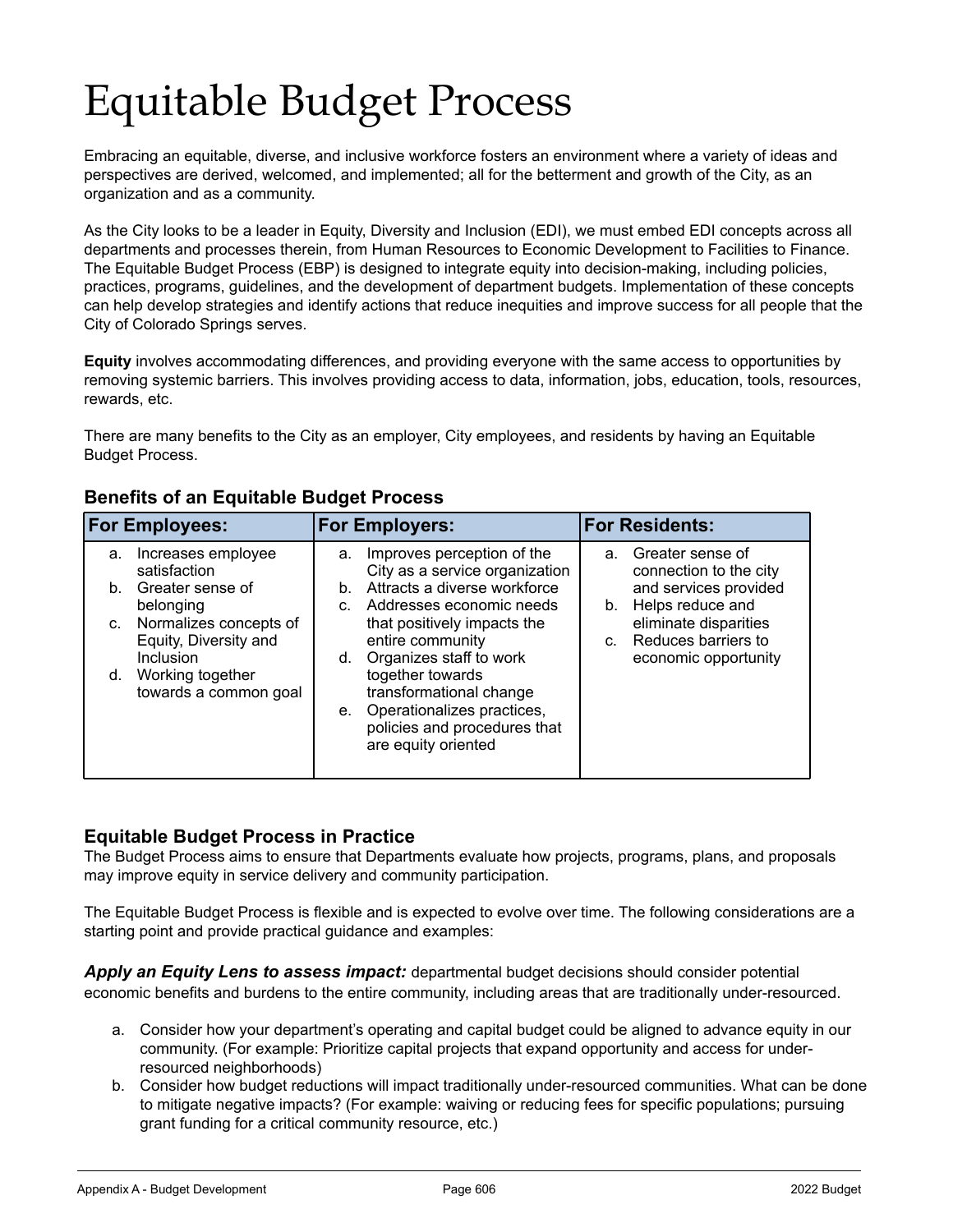c. Consider how to equitably distribute the benefits and burdens of growth in our community, in order to minimize harm to vulnerable populations. (For example: include criteria to analyze potential displacement and opportunities for affordable housing)

#### *Be Equity Data Driven:* Assess equity data indicators to inform budget decisions.

- a. Utilize data to prioritize and develop criteria for the allocation of resources. (For example: use Transit ridership data and known placement of bus stops to decide which sidewalks are prioritized for repair)
- b. Consider how demographic data can be used to inform budget decisions (For example: when evaluating new or updated fees for service, consider the effects on low to middle income residents)
- c. Consider how your department will use demographic data to help inform recruitment, retention and promotion efforts (For example: allocate time and resources for EDI training for staff and hiring managers)

*Equitable Engagement and Inclusion:* Assess engagement and inclusion in the budget process for equitable representation and input. Strive for equitable and excellent service to the entire community.

- a. Consider equity in the allocation of resources during the budget process. (For example: Consider the appropriate classification of a requested new position. It may be tempting to select a less costly classification in order to facilitate the approval, but may result in disparities in work load and expectations in similar jobs across the city)
- b. Consider how the budget will build capacity to engage with and include under-resourced neighborhoods in our community as stakeholders, advisors, and in leadership positions. (For example: allocate or request resources for events that inform and solicit input from all areas of our community)
- c. Consider how your department will ensure that public documents, policies, plans, meetings, and hearings are easily and appropriately accessible to all community members, including translation and ADA accessibility of documents and presentations.
- d. Consider how you can reward employees that champion EDI principles. (For example: submit a nomination to the Awards Committee for someone that goes above and beyond to make a new employee feel included and part of the team)

#### **How to Ensure Success:**

- a. Invest resources in EDI education and exposure for employees
- b. Utilize equity data to make decisions
- c. Encourage EDI allyship and partnership
- d. Continually consider how financial decisions impact the community
- e. Engage and inform community stakeholders
- f. Seek out employee ideas, knowledge, perspectives and approaches

#### **HR Business Partners**

If you would like input on the Equitable Budget Process, please reach out to your HR Business Partner and/or the Budget Office.